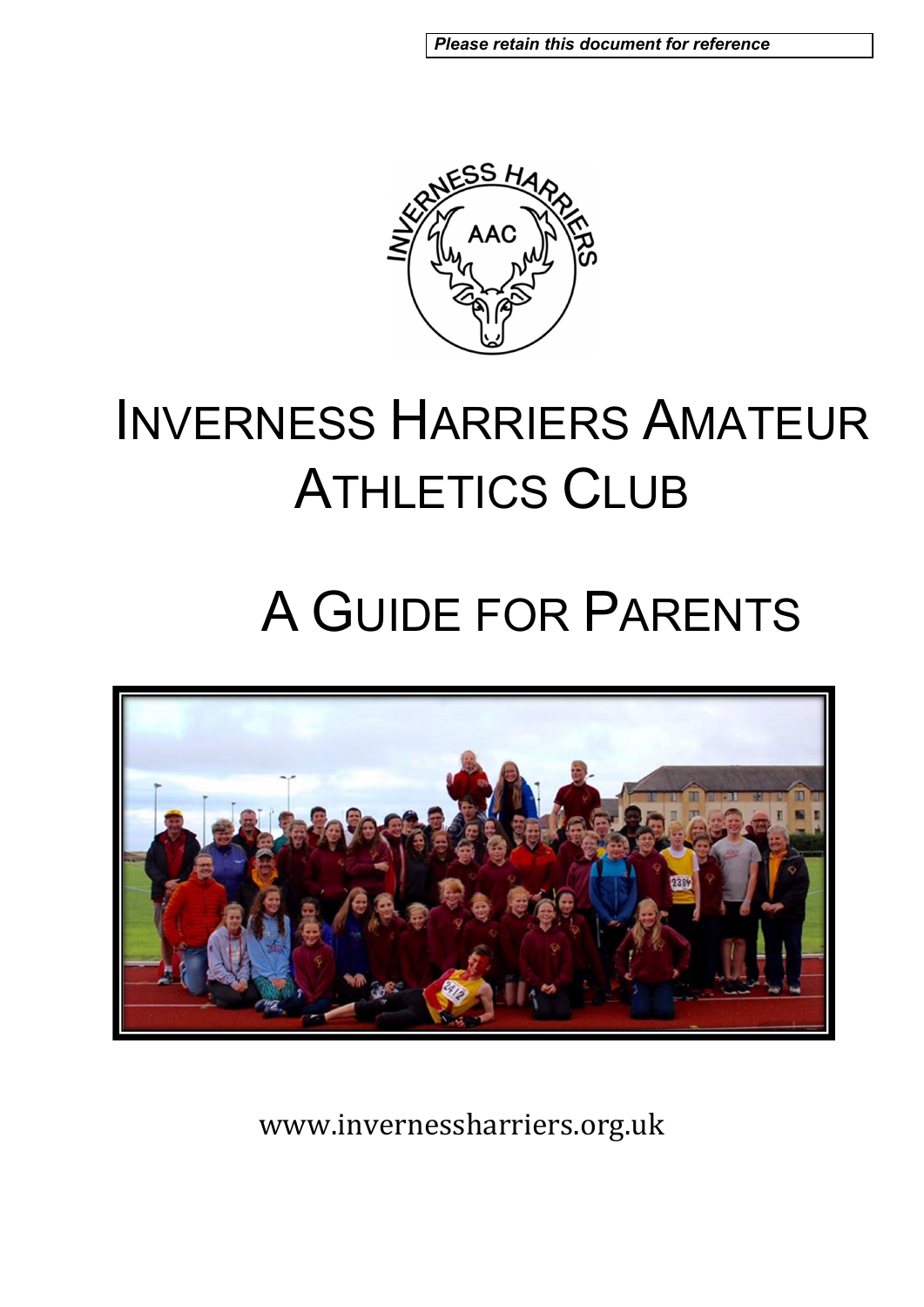# **WELCOME AND INTRODUCTION**

Inverness Harriers A.A.C. would like to welcome your child into the North of Scotland's largest and most successful athletics club; we are a club which features prominently at a National and International level across all disciplines.

We promote and develop competitive athletics for members of all ages from nine upwards and our oldest athlete is 74! In order to do this, we have a structured coaching programme which is designed to allow each athlete to reach the highest performance level they can.

Over the years, we have had athletes representing Scotland and Great Britain at all levels up to Commonwealth Games and World Championships. However we of course recognise that only a tiny minority will achieve this, and the club's aim is to help each and every one of our members to develop and achieve their full potential, which starts with the under 11 local league team and moves onwards from there.

I would, however, bring to your attention that we are a competitive athletics club and members are accepted on the understanding that they will train and compete regularly for Inverness Harriers.

The information in this booklet is designed to introduce the parents of new junior members to how Inverness Harriers works and to give details of the competitions available as well as the training arrangements leading to them.

Please feel free to ask any of the coaches or club officials if you have any further questions and I hope your young athlete will enjoy and benefit from being a member of Inverness Harriers.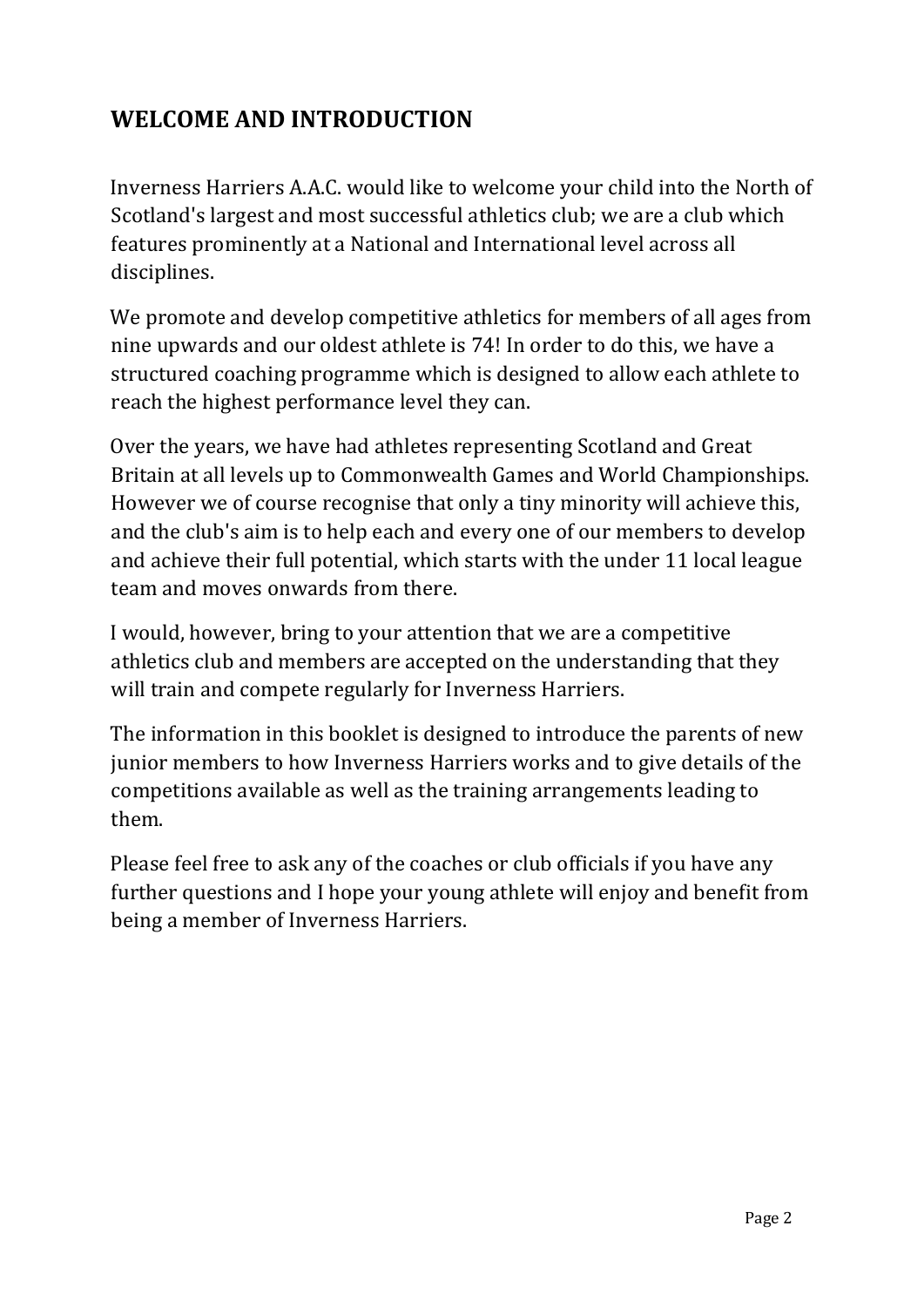# **ABOUT THIS GUIDE**

We appreciate that when you first join a club, there are various tips and hints that can make a difference for you as your child progresses through the club.

This Guide aims to help you through some elements of the club and share some of the information that as fellow parents, we have found useful to know. We also want to develop a shared value in the club. As you will be aware, all our coaches are volunteers, and we need to remember the need for volunteers in the club functioning, and the part that as parents or guardians we play in the continued success of the club by helping, volunteering, supporting.

Feel free to feedback on anything else you would find helpful to have known, and also on what you have found helpful and think other parents could benefit from – it makes a difference to us all!

# **TRAINING GROUPS – AND THE RELEVANT EVENTS**

The club's longstanding policy on coach supervision meets UKA/Scottish Athletics governing body and insurance requirements for a coach qualified at Level 2 or above to be present in direct line of sight of any coaching activity.

| Group                           | <b>Lead Coaches</b>               | <b>Training Days</b>              |
|---------------------------------|-----------------------------------|-----------------------------------|
| U11                             | Craig Burns                       | Tuesday and Thursday              |
| U13                             | Grant Nairn                       | Tuesday and Thursday              |
| U15                             | Graham Laing                      | Tuesday and Thursday              |
| Throws                          | Duncan Flockhart, Harry Lakeland  | Monday, Wednesday and<br>Saturday |
| Junior Endurance                | Ross Cairns, Paul Davidson        | Tuesday, Thursday and<br>Saturday |
| Senior Sprints/<br>Jumps        | Dianne Chisholm, Iain Fleming     | Tuesday, Thursday and<br>Saturday |
| Senior Endurance/<br>Disability | <b>Charles Forbes</b>             | Tuesday, Thursday<br>and Saturday |
| <b>Other Coaches</b>            | Stephen Mackay, Charles Bannerman |                                   |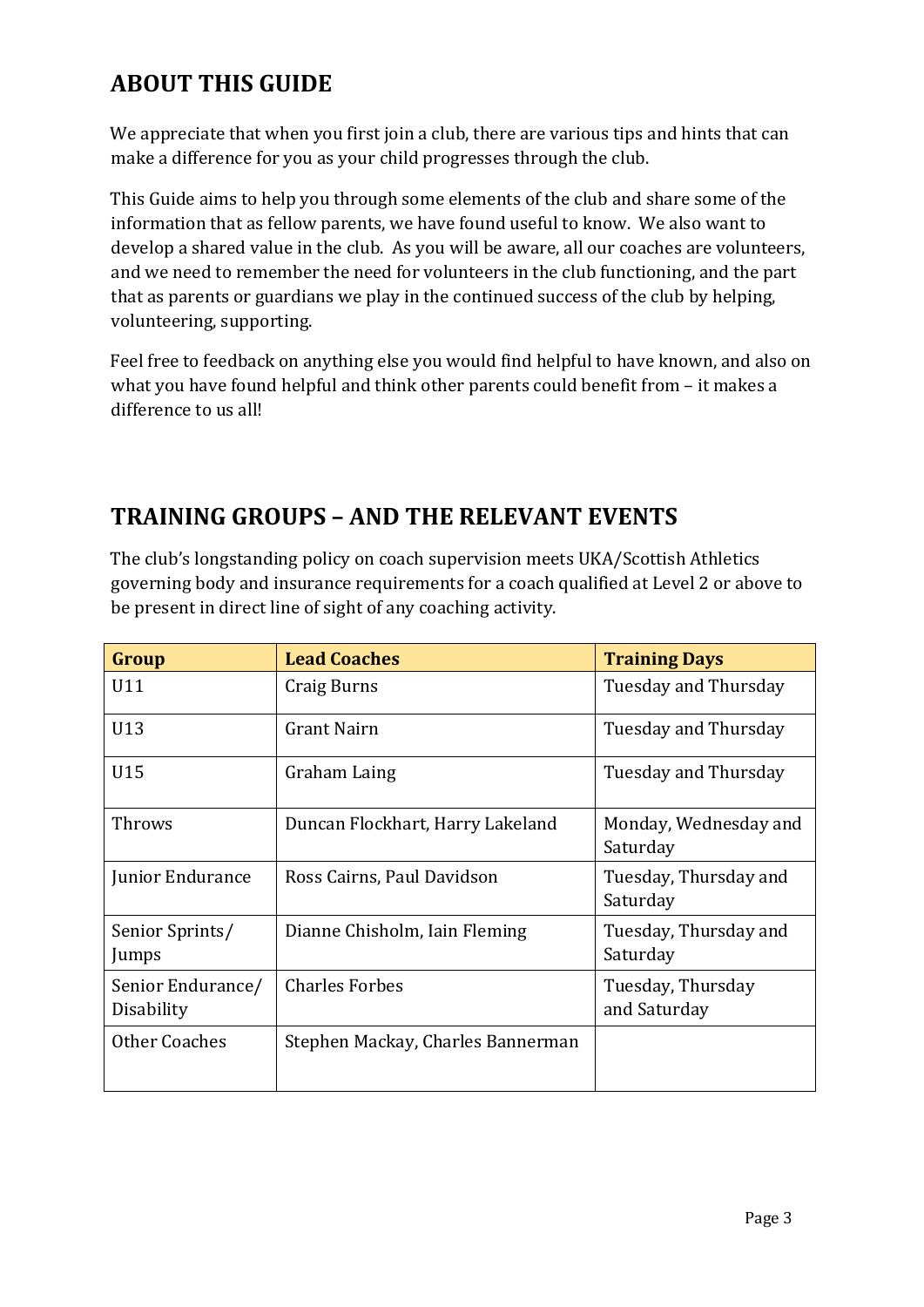# **EVENTS – WINTER SEASON**  CROSS COUNTRY/INDOOR SEASON – SEPTEMBER TO MARCH

Generally, athletes only compete in their own age/gender group within the same race and the team they are in will also be the same age/gender. Exceptions to this are the North District and Scottish National cross-country relay championships, where teams are made up of one athlete from each of the U11, U13, U15 and U17 age groups.

At most events/leagues individual medals are awarded to the 3 top runners. The top 3 teams also receive medals. Teams are usually the highest 3 placed runners from a club. Cross-country has an excellent emphasis on team as well as individual performances.

Distances are approximately 1500m for U11, 3000m for U13, 4000m for U15 and 6000m+ for U17.

Depending on the event and venue Inverness Harriers will decide whether to put on a subsidised bus for travel.

#### **NORTH DISTRICT CROSS COUNTRY LEAGUE (NDCCL) – OCTOBER‐FEBRUARY**

- Open to all Harriers and all athletes are encouraged to attend.
- Depending on the location, sometimes a subsidised bus is put on
- 6 cross country races between October and March, hosted by a different North club with a venue in their area, commonly selected from Keith, Gordonstoun, Dores, Forres, Nairn Beach, Thurso and Evanton.
- Points are allocated to all runners that finish the race. 100 points to  $1<sup>st</sup>$  place, 99 to 2nd place, etc.
- For a team to be counted in any one race. There must be at least 3 runners taking part and completing the course, e.g. 3 x U13 boys. If there are more than 3 in a team, it is the top 3 counters scores that are used for that race.
- After all the races are run, points are tallied up for individuals, only their top 4 scores are counted, i.e. they must run at least 4 races, and same goes for teams.
- The awards ceremony is held at the end of the last race of the season.
- These events are always on a Saturday afternoon.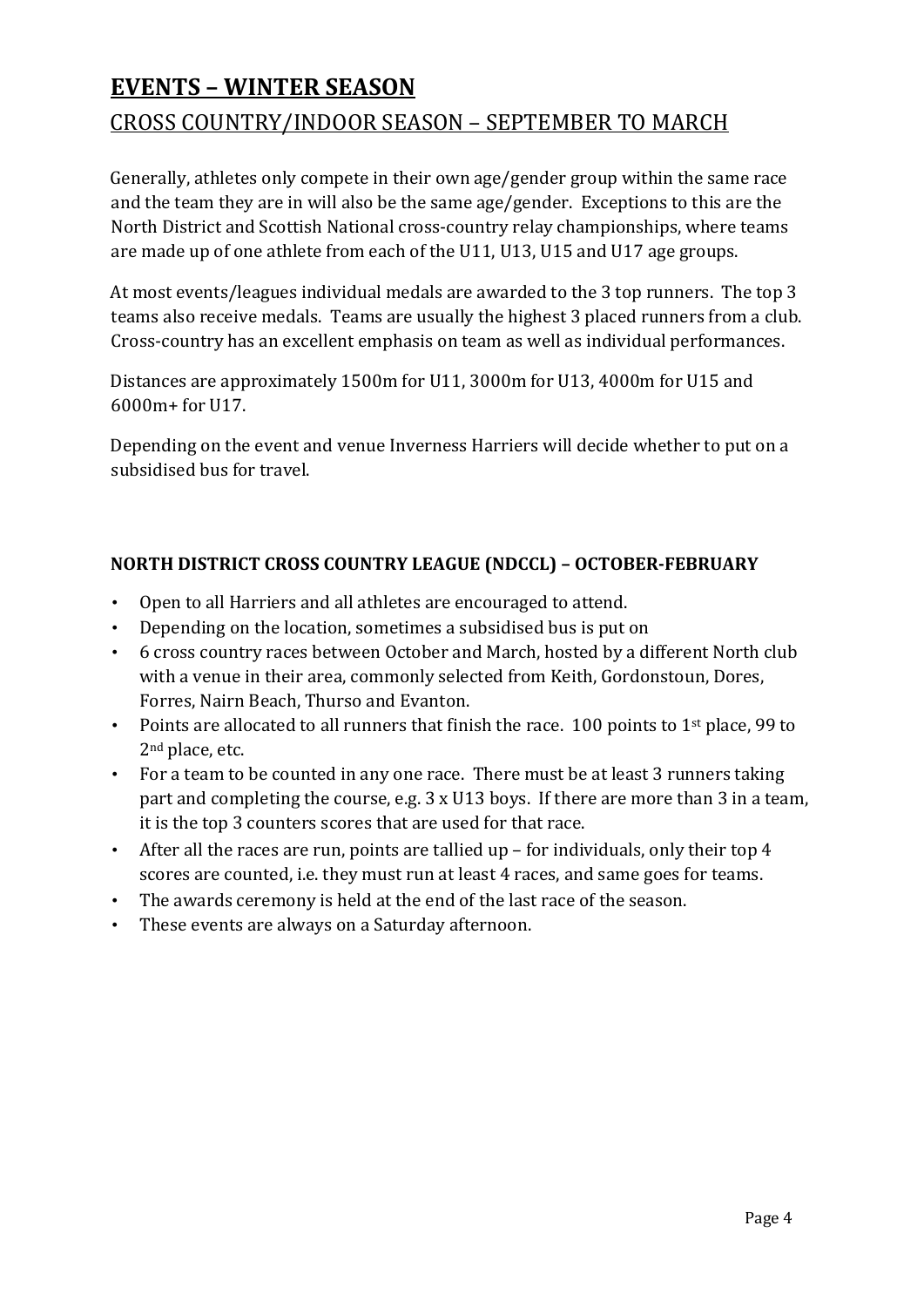#### **CLUB CROSS COUNTRY HANDICAPS – OCTOBER‐FEBRUARY (INVERNESS HARRIERS ONLY)**

- Open to all Harriers and all athletes are encouraged to attend.
- 4 race days, and usually run on a Sunday. All races are normally walking distance from Queens Park, which is where the registration is before the race, and where all the athletes come back to after the race.
- On the day, there are 3 races Boys/girls (U11/U13), Boys/girls (U15/U17), Male/female (U20/senior).
- U11/U13 races are a5pprox. 1500m and U15/17 up to 4k
- Athletes have a staggered start depending on previous performance with the slower runners having a larger handicap.
- Points are allocated with regards to the order the runners return to the finish so  $1<sup>st</sup>$ runner finishing receives 100 pts, 2nd receives 99 pts etc.
- The handicap time can change after each race.
- The runners' top 3 scores over the 4 events are totalled to give their final score.
- Awards are presented at Awards Night (usually late March).
- It is all about a bit of fun and bettering yourself. It is a great way to get to know other runners/parents as after each race everyone is invited back to the hut for some refreshments.

#### **CLUB CROSS COUNTRY CHAMPIONSHIPS**

• Due to fixture congestion, normally the NDCCL standings will be used to determine the 1st, 2nd & 3rd places in each of the age groups and eligibility of races to count for the champions will be notified at the start of the season.

#### **CLUB CHRISTMAS RELAYS – DECEMBER (INVERNESS HARRIERS ONLY)**

- A bit of fun pre-Christmas.
- Open to all made up of teams of 4 runners, pulled out of a hat.
- $\cdot$  1<sup>st</sup> runner does half a lap of Bught Park (approx. 800m), 2<sup>nd</sup> and 3<sup>rd</sup> runners do one lap (approx. 1500m), and the final runner does 2 laps of the Bught. Runners get to decide their team order.
- Prizes for best Fancy Dress and Winning Team.

#### **NORTH DISTRICT CROSS COUNTRY RELAYS ‐ OCTOBER**

- One day event, with the venue changing each year.
- Each leg is 2000m-3000m.
- Same-gender teams made up of 1xU13, 1xU15 and 1xU17.
- Teams selected on form and availability by club coaches.

#### **NATIONAL CROSS COUNTRY CHAMPIONSHIPS ‐ OCTOBER**

- One day event. The venue can change each year
- Each leg is 2000m-3000m.
- Same-gender teams made up of 1xU13, 1xU15 and 1xU17.
- Teams selected on form and availability by club coaches.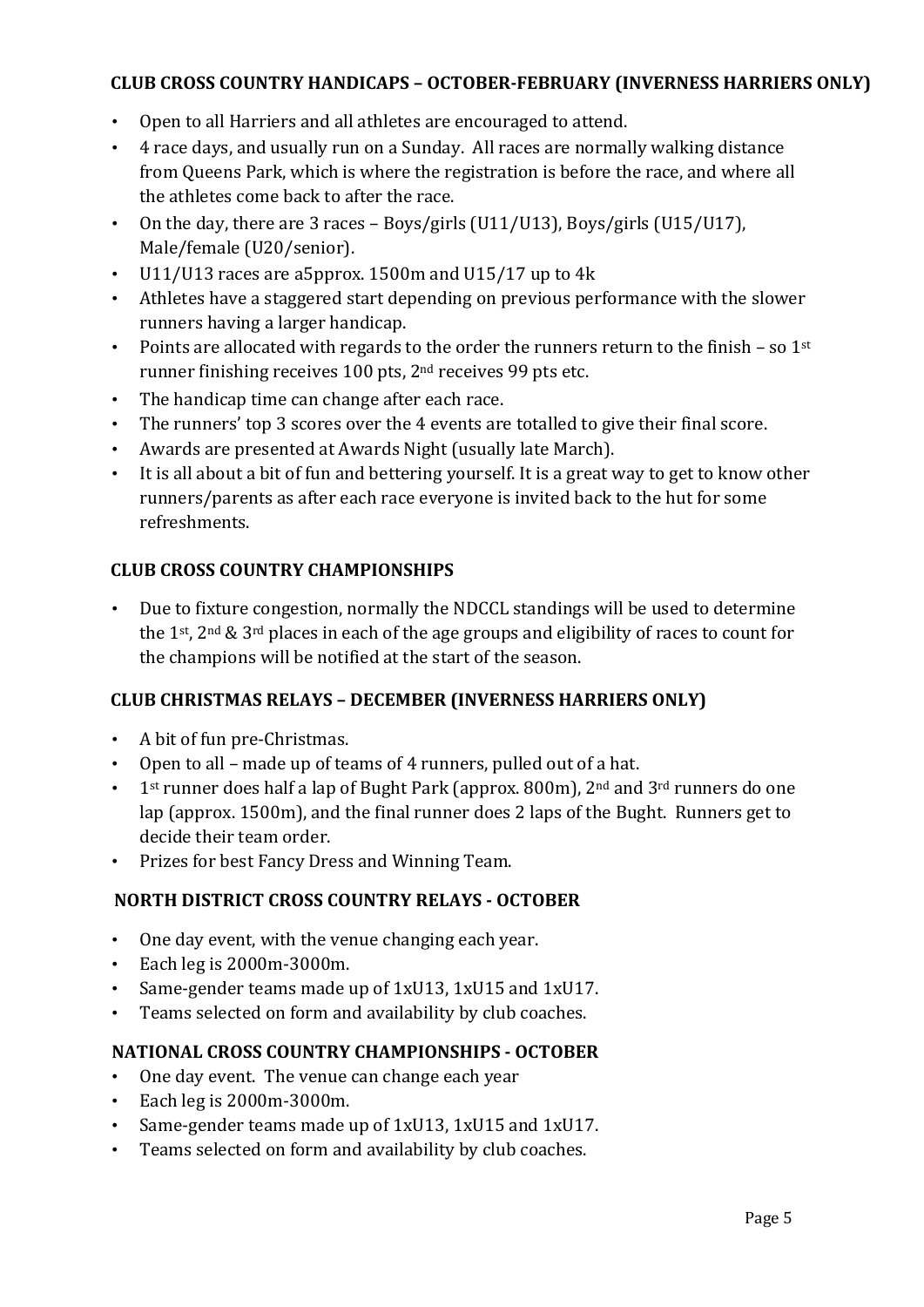#### **NORTH DISTRICT CROSS COUNTRY CHAMPIONSHIPS ‐ DECEMBER**

- One day event, with venue changing each year.
- Open to all Scottish Athletic members but will be entered through Inverness Harriers.
- Separate male and female race for U13/U15/U17/U20 and Senior age groups.
- Event is used to select U13/U15/U17/U20 and Senior runners to compete for team 'Scotland North' at the Inter-District Championships.
- There is a separate U11 race that day, but this would be a non-championship event out with Scottish Athletics and held at the discretion of the host club.

#### **INTER‐DISTRICT CHAMPIONSHIPS ‐ JANUARY**

- One day event previously held at Holyrood, Edinburgh.
- North team chosen (by selection committee) primarily from results of North District Cross Country Championships, but also runners who have run well in NDCCL. Teams are selected on the basis that athletes will be competitive at the Inter-District championships. This may mean that the selectors (not club coaches) may select more athletes in a particular age group than others. Teams of up to 15 runners (in each age group) can be selected to compete for team 'Scotland North'.
- North teams compete against East and West teams.
- The top 6 runners in each team also receive medals.

#### **NATIONAL AGE GROUP CROSS COUNTRY CHAMPIONSHIPS ‐ FEBRUARY**

- One day event, normally held in Falkirk. Normally this is the focus even for the Winter XC season.
- Any Scottish Athletic athlete can enter but must be entered through Inverness Harriers.

#### **SCOTTISH ATHLETICS SUPERTEAMS – UNDER 12S INDOOR ‐ FEBRUARY**

- One day event, held in rotating venues in Scotland, but previously in Emirates Indoor Stadium, Glasgow.
- Teams of 4 athletes same gender.
- Team points scoring team system.
- Each athlete competes at 60m, long jump, shot putt and 4 x 200m relay.
- Athletes are selected by club coaches and team entries are made by the club.

#### **SCOTTISH YOUNG ATHLETES' ROAD RACE ‐ MARCH**

- One day event, usually held in Greenock on road/concrete paths.
- Any Scottish Athletic athlete can enter but must be entered through Inverness Harriers.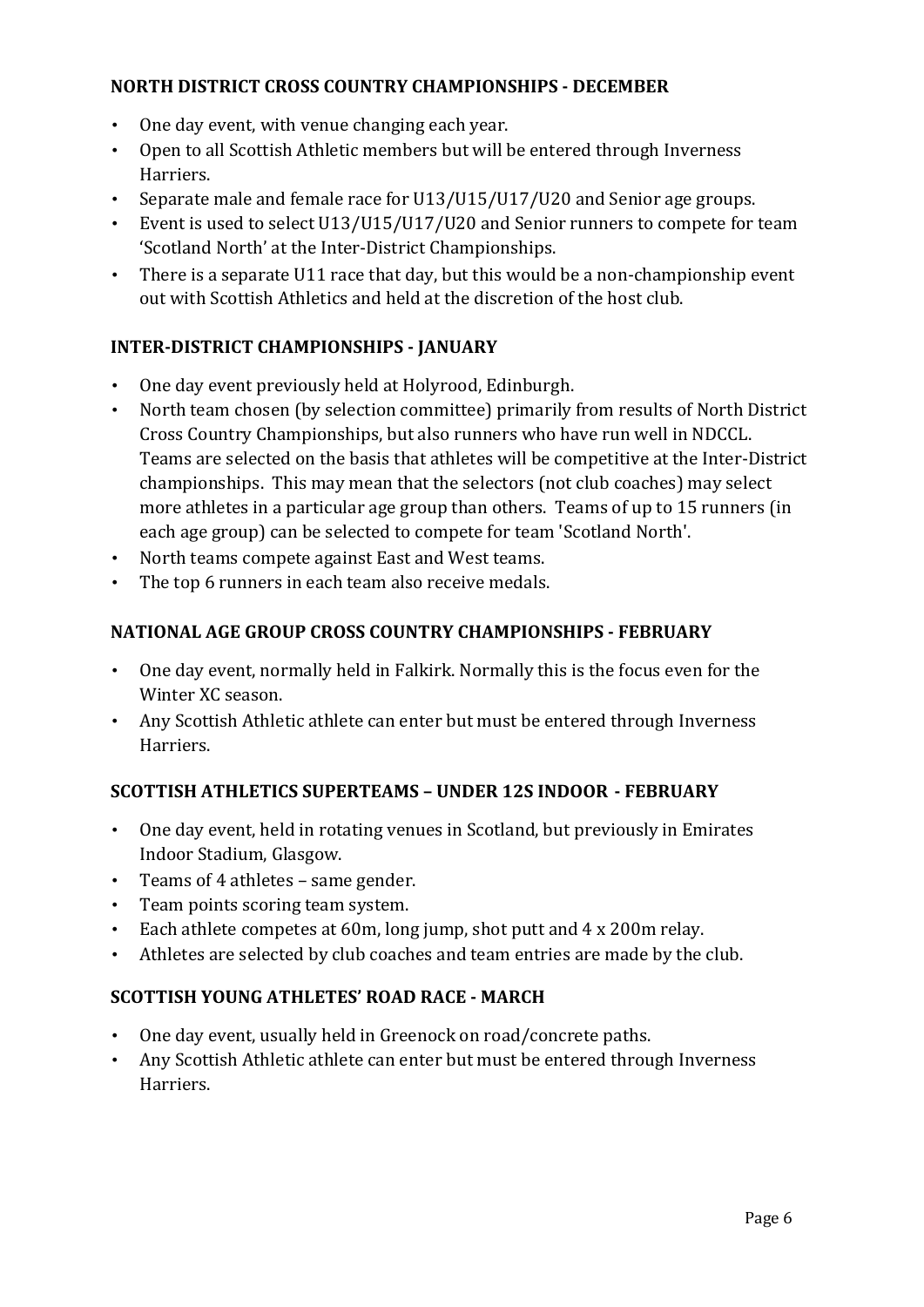### **NATIONAL AGE GROUP – INDOOR CHAMPIONSHIPS – JANUARY, FEBRUARY OR MARCH**

- Championships at U13, U15, U17, U20s held on different dates at Emirates Arena, Glasgow.
- Individual athletes enter directly through Scottish Athletics events web site.
- Track and selected field events can be entered.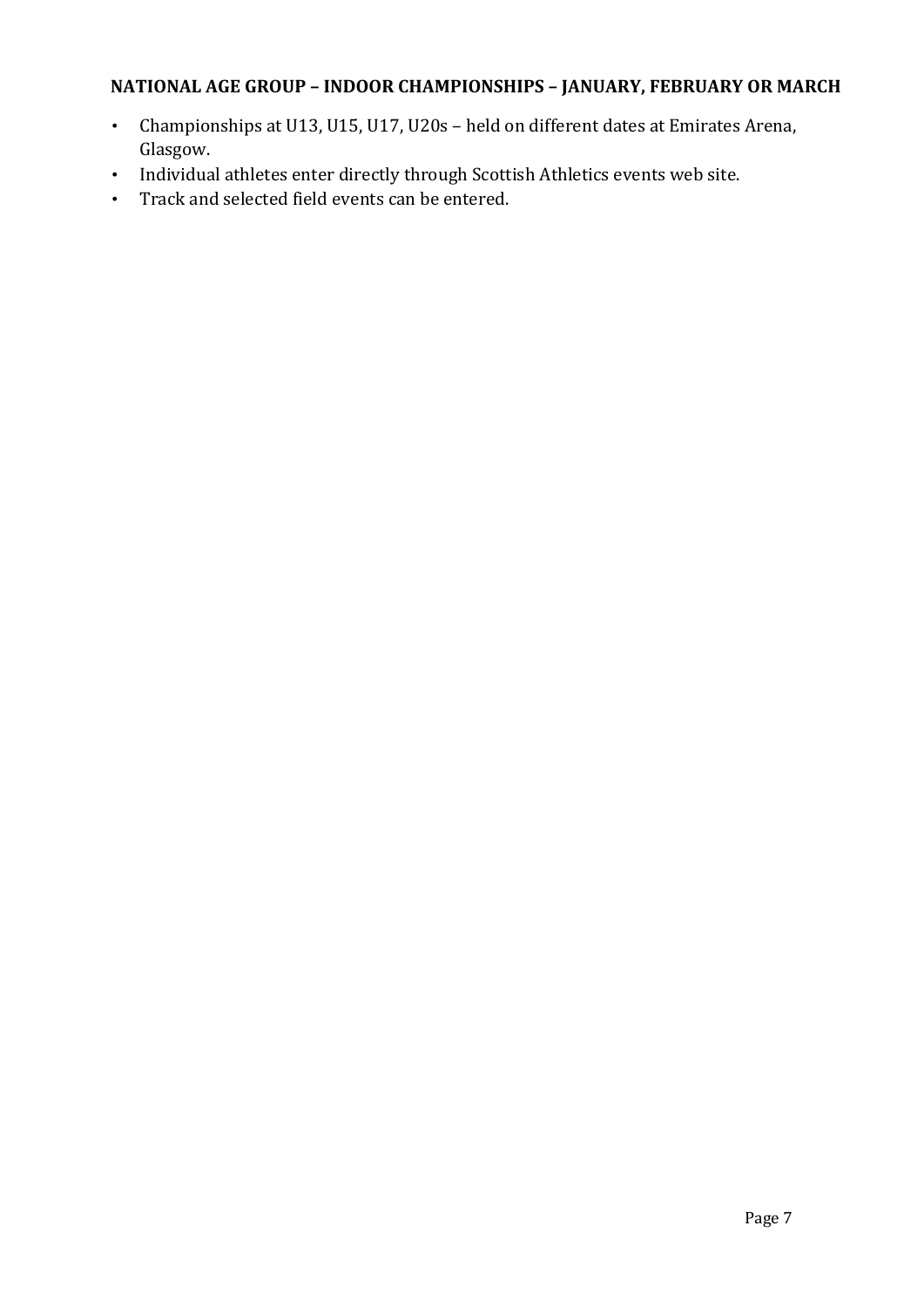## **EVENTS – SUMMER SEASON**

### OUTDOOR TRACK SEASON – APRIL TO SEPTEMBER

#### **OPEN GRADED MINI MEETS – TRACK AND FIELD – APRIL‐AUGUST**

- One day events U11-senior.
- As the name suggests, these events are open to all Scottish Athletic athletes. Inverness Harriers have approx. 5 per year.
- Athletes can enter 3 events in total a combination of track and field allowed. An entry fee is required. Athletes enter themselves.
- All age groups and an Inverness Harriers are encouraged to attend.
- No prizes, but official times/distances/heights recorded for Power of 10.

#### **GRAMPIAN ATHLETICS LEAGUE – APRIL‐AUGUST**

- Athletes (U11-Senior) are selected by their coaches to represent Inverness Harriers at 3 meets held at Queens Park.
- Meets are on a Sunday.
- Teams from Highland and Moray compete at the events for points.
- There are "A" Counter and "B" Counter athletes who gain points for the team. On occasions, there can also be "non-counter" entries. No points are allocated for noncounters, but their times/distances/heights are officially recorded for Power of 10.
- The top 6 teams in the different age brackets (based on points) go through to the final and compete against East Teams from the Aberdeen/Dundee area. The final alternates each year between Inverness and Aberdeen (2018 will be Inverness), and it is held in September.

#### **YOUTH DEVELOPMENT LEAGUE (YDL) ‐ APRIL‐JULY**

- Athletes (U13/U15 YDL and U17/U20 Challenge) selected by their coaches to represent Inverness Harriers at these meets.
- There are 3 rounds, one held in Inverness, one in Dundee (although the track is temporarily closed so Aberdeen is being used) and one in Aberdeen.
- The top 2 teams from the North East of Scotland (after the 3 rounds) then go to the finals held in Grangemouth in late July to compete against the East and West of Scotland teams.
- The top 2 teams from the final in Scotland would then go forward to the England league and represent Scotland at the UK YDL Finals.

#### **THROWS GRAND PRIX ‐ APRIL‐SEPTEMBER**

- All athletes interested in throwing are encouraged to sign up for these events. Normally 4 meets held at either Livingston or Queens Park.
- Athletes sign up themselves with Scottish Athletics.
- Points are awarded for improvements on PB distances.
- Official times/distances/heights recorded for Power of 10.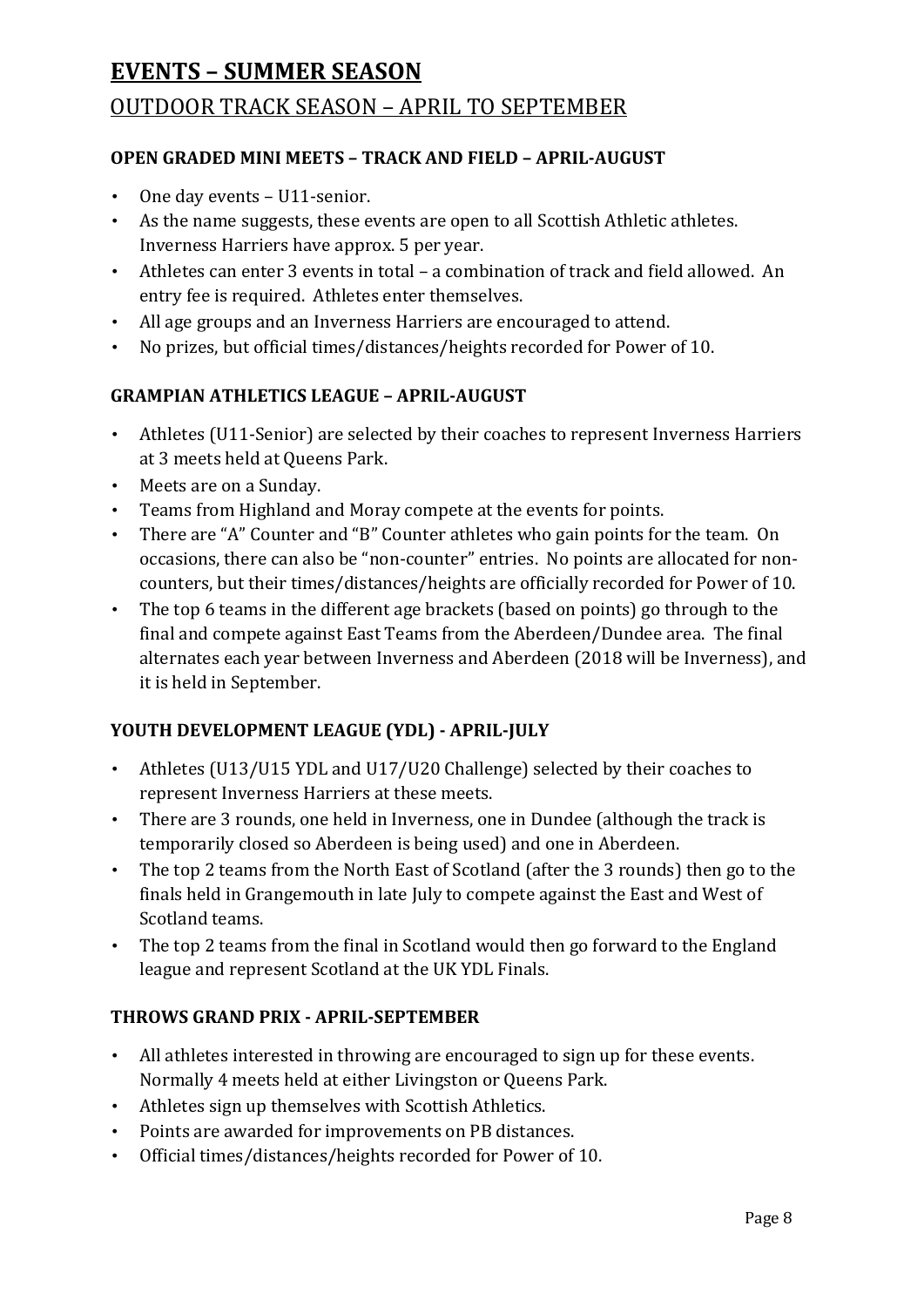#### **NORTH DISTRICT AGE GROUP CHAMPIONSHIPS ‐ MAY**

- Held at Queens Park, and open to U13/U15/U17/U20 age groups.
- Held over 2 days (Friday/Saturday).
- Individual athletes can enter directly through Scottish Athletics events website.
- Track and field events can be selected.

#### **NATIONAL AGE GROUP CHAMPIONSHIPS ‐ AUGUST**

- Held in rotating venues in Scotland over individual age group days.
- U13/U15/U17/U20 and Seniors have different dates.
- Individual athletes can enter directly through Scottish Athletics events website.
- Track and field events can be selected.

#### **SCOTTISH ATHLETICS U12 SUPERTEAMS ‐ JUNE**

- One day event for U12 held in rotating venues in Scotland.
- Teams of 4 athletes (same gender), selected by coaches.
- Points scoring team system.
- Events 100m, long jump, turbo javelin and 4 x 100m relay.
- Entries made by Inverness Harriers

#### **TRACK AND FIELD CLUB CHAMPIONSHIPS**

- U11/U13/U15/U17/U20 and Seniors.
- 5 best point scoring events track and field.
- Must be a Power of 10 (officially times/measured)
- "Thistle" awards scoring system or equivalent used to calculate.
- Track and field events can be selected.

#### **SCOTTISH WOMEN'S LEAGUE**

- Team-based league with fixtures generally held in the Central Belt.
- Selected events available for age groups from U13 to Seniors.
- Inverness Harriers compete as part of a composite team.
- Athletes selected by coaches/team manager

#### **SCOTTISH MEN'S LEAGUE**

- Team-based league with fixtures generally held in the Central Belt.
- Full range of events available for U20 to Seniors age groups.
- Athletes selected by coaches/team manager.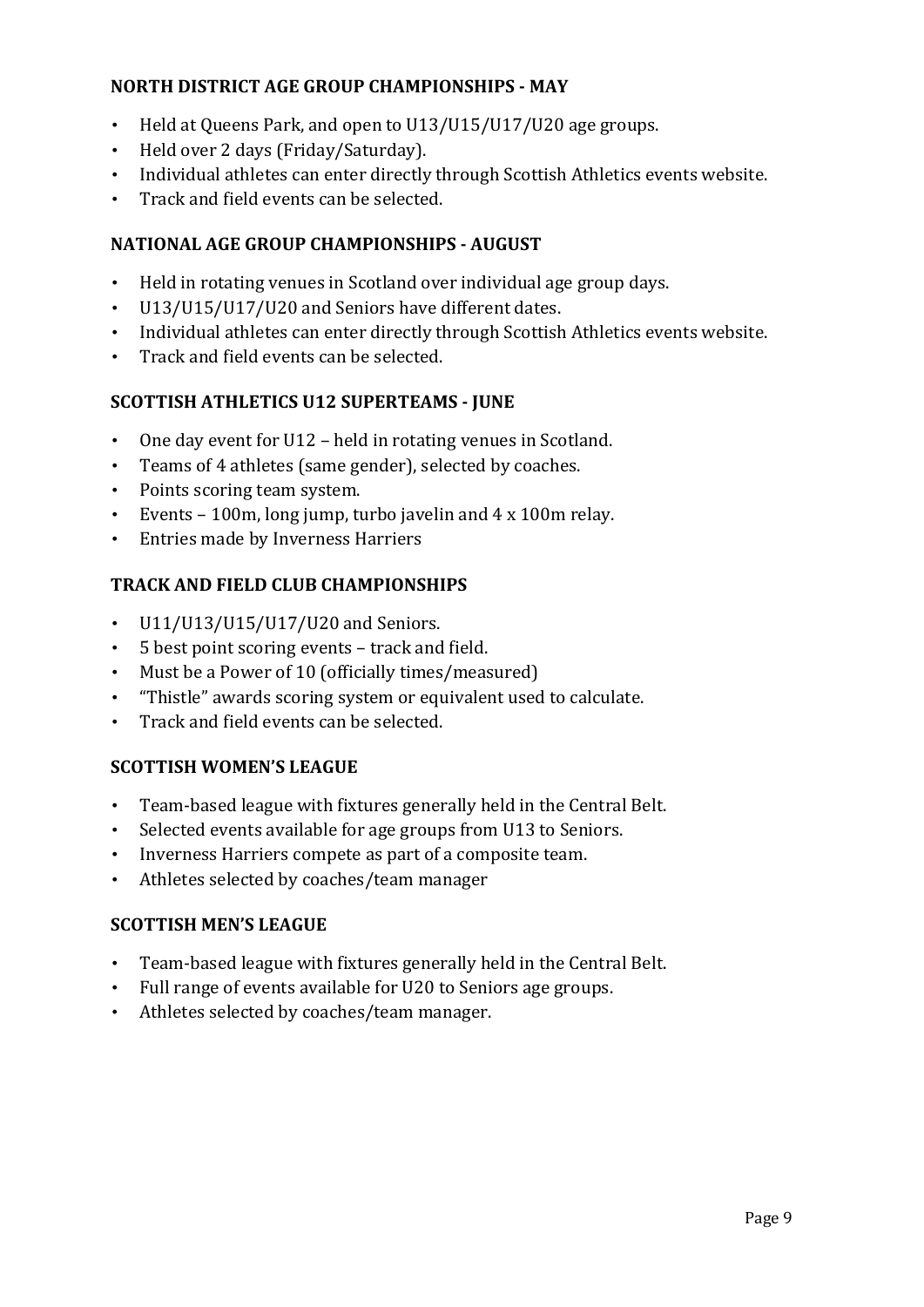#### **NATIONAL TRACK & FIELD RELAY CHAMPIONSHIPS**

- Various relays over 100m, 200m 300m, 400m & 800m.
- Venue rotates around Scotland each year.
- Teams made up of 3 or 4 athletes (based on event). Athletes selected by coaches.
- 100m, 200m, 300m, 400m & 800m
- Rotation of venue throughout Scotland
- Team events (3 or 4 athletes)

Details of other events throughout the country can be found on the Scottish Athletics website

#### **SCHOOL'S COMPETITIONS**

There are also local & national events for schools that are not arranged through Scottish **Athletics** 

Schools are required to enter their athletes/teams. Athletes compete for their school not Inverness Harriers. Regularly pupils need to 'remind' their schools to put entries in for the events. Main events:

#### **Primary Schools**

- Scottish primary schools road relays October Grangemouth teams of 4 & individuals
- South Highland October -Inverness cross country
- McRobert Cup March Inverness cross country
- North of Scotland Primary Schools March Forres cross country
- Scottish Schools Cross Country Championships April Kirkcaldy cross country
- Baillie Cup Queens Park/Bught Park Track & Field Baillie Cup committee organise and run.
- Inter-school sports Bught Park, Inverness track & field South Highland Schools organise and run.
- North Schools track & field championships Queens Park June

#### *Secondary Schools*

- Scottish Schools Indoors Emirates Stadium Glasgow February
- North Schools Cross Country Gordonstoun March
- Scottish Schools cross country championships South Queensferry March
- Scottish Schools road races Falkirk October
- North Schools track & field championships Queens Park June
- Pentathlon Championships Grangemouth Stadium June
- Track & Field Championships Grangemouth Stadium June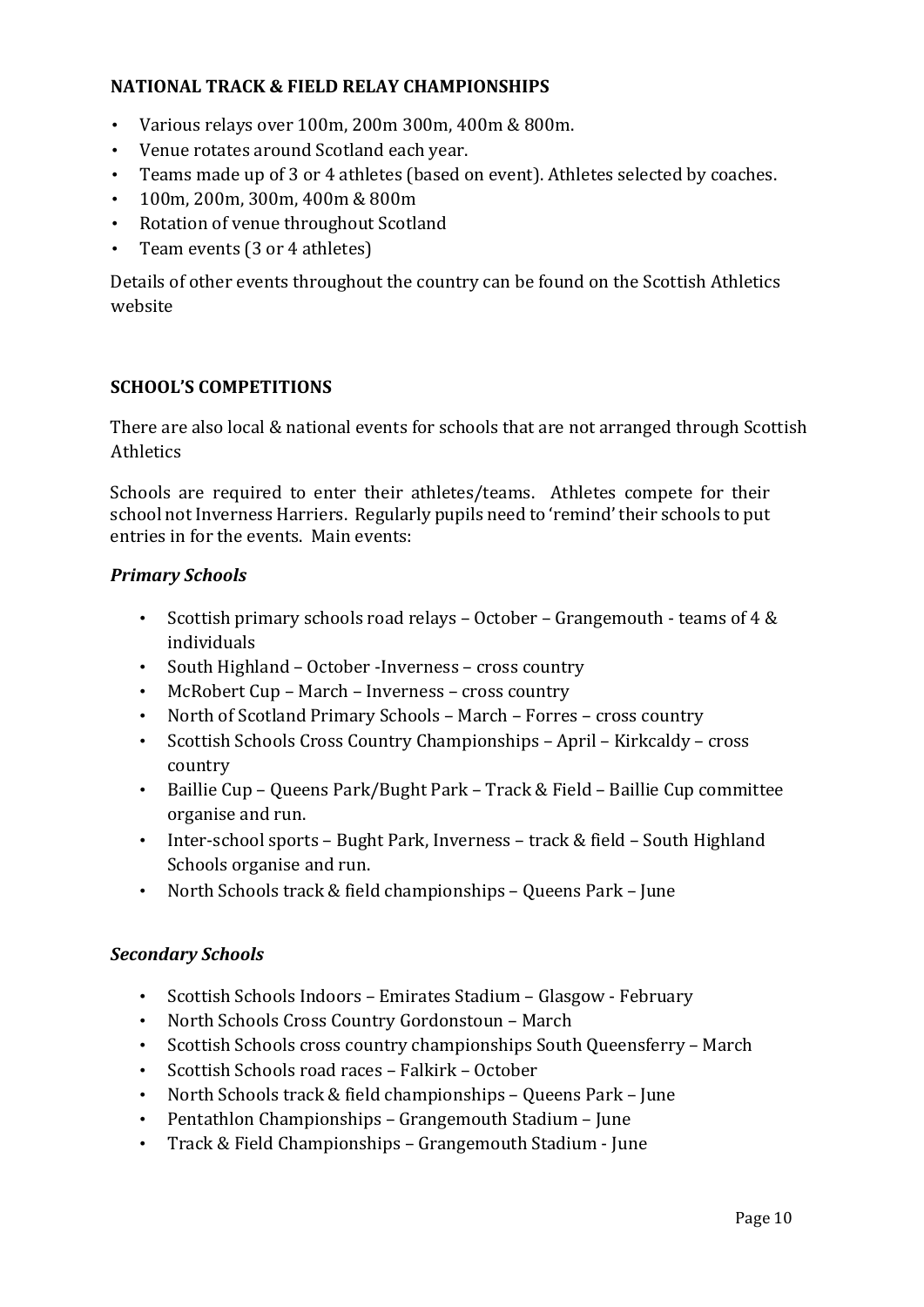# HOW DO I KNOW WHAT AGE GROUP MY CHILD SHOULD BE IN?

The age group your child joins will be based on the competing age range for Summer season, so it's not about their age at October membership time but linked to their age group for summer season – i.e. your child might be 14 years old in the October period, but would be turning 15 during the summer season, so would therefore be in the U17 group. This can be confusing then it comes to young athletes competing in winter events/cross-country as that is based on the age category, they were in during the summer season. The "move-up" on age is from the spring/summer age group.

# HOW DOES MY CHILD MOVE TO A "SPECIALIST GROUP" OR CHANGE ACTIVITIES?

The coaches meet regularly and monitor athletes on their performance and training and would discuss any moves to a specialist group.

## ATTENDANCE

Regular attendance is important to develop as an athlete. Whilst it is understandable that other priorities come up, to progress and make the most of the training, good attendance is important, especially when it comes to the run up for events/competing as coaches may consider this when making selections. As the club is a competing club, athletes will also be expected to make themselves available for selection for events, and to sign up for those that are entered as individuals. Coaches can give more details on appropriate events for their groups, and more details can be found later in this document.

We have a lengthy waiting list for Harriers and if your child fails to attend regular training and compete regularly then their membership will be cancelled, and a new member will be offered this place.

## EXPECTATIONS – FOR THE ATHLETE

- Turn up on time to training/events
- Team commitment to events and training
- Be ready with all the kit you require this includes appropriate clothing for the weather (hat/gloves/layers in cold weather etc.), water, medication if required.
- Do not turn up if you are injured and therefore unable to train, or are ill, e.g. chest infection and therefore cannot train etc.
- Turn up willing to train even if a friend is not there, or if the session is not the usual session.
- Remember to take all your belongings with you at the end of the training session/event.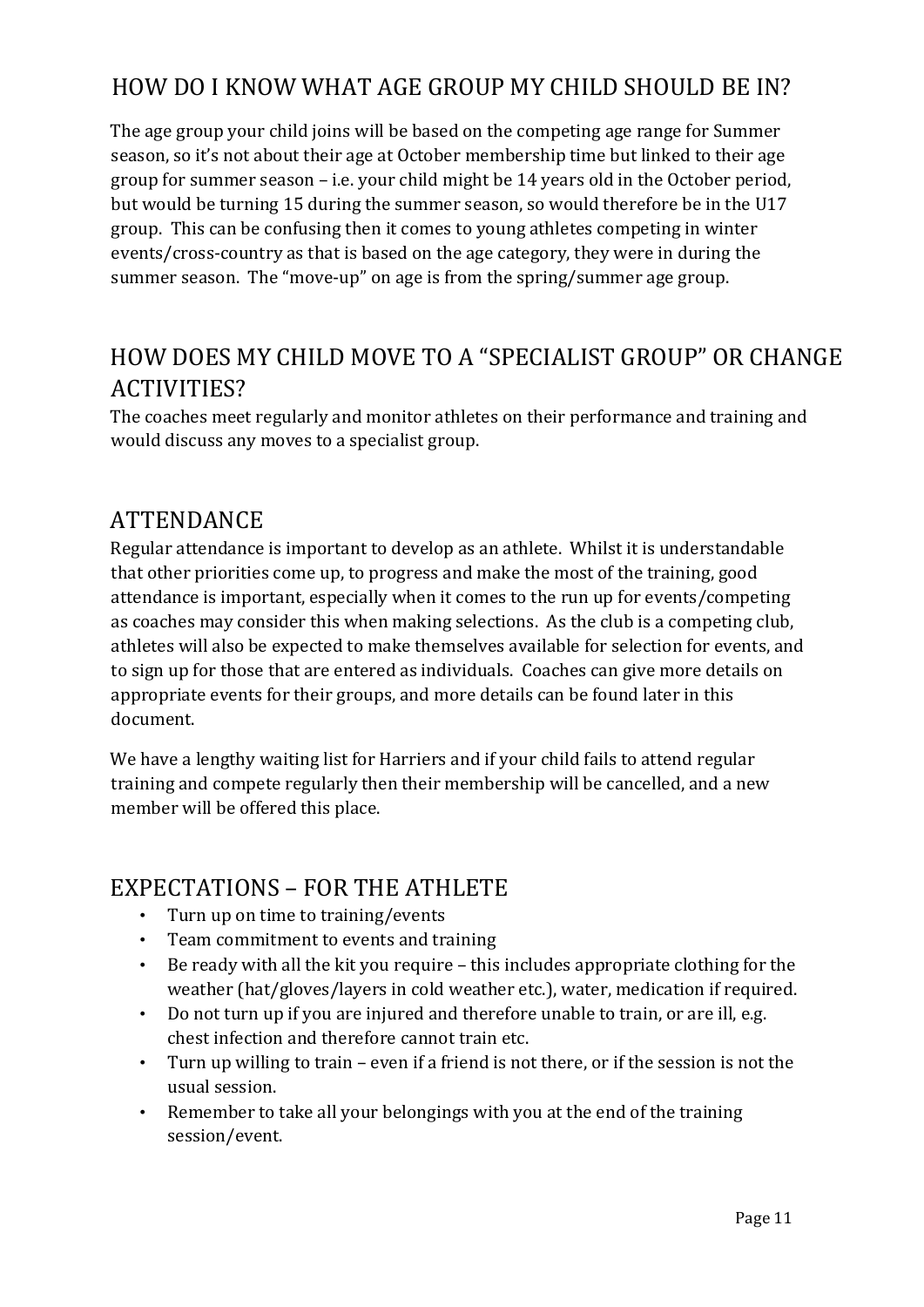# EXPECTATIONS – FOR THE PARENT/GUARDIAN

- Drop your child off on time for training (and be on time to collect them).
- Make sure they have their session fees with them to pay for the session.
- If they are not feeling well, it might be they are not going cope with training think twice to leave them to train, and maybe stick around at the Leisure Centre in case they need to leave.
- When at the training grounds/track, DO NOT cross the infield (the in the middle of the track) – it can be dangerous as this is where the athletes train for throwing.
- Do not walk on the track or let those with you such as toddlers etc. do so either. Use the path around the outer edge of the track.

## DRESS CODE

Athletes should turn up to train with appropriate clothing – trainers, t-shirt, shorts/leggings, and appropriate layers to add/remove during the session. A waterproof layer/jacket will frequently be required – training does not stop for rain (or snow/hail etc.!). Some athletes find that hats/gloves are good to have as well, or to just keep in their bag. We recommend that you label the items so that if they get left at the track, they are easily found again.

Athletes feel a sense of belonging to the club to have a club hoodie and this gives a good team feel to attendance at events where competing clubs and athletes will be wearing the colours of their clubs.

Hoodies - many athletes buy the club hoodie to wear to training, and you can opt to have their name on the hoodie.

Club vests - for events/competing, athletes **MUST** wear a club vest, and preferably also club shorts.

Other club clothing – we have a variety of club clothing available to purchase – the club do not receive any commission for this, preferring to pass the lowest cost on to households to thereby enable more athletes in club kit.

New club is available on the club website from our new suppliers Richie Foran Teamwear.

HOW TO BUY:

Club vests: please download the form from Inverness Harriers webpage http://www.invernessharriers.org.uk/downloads/

Club kit: Online store: – see www.rfsportsshop.co.uk/inverness-harriers-aac-26-c.asp for updates

Club crop-tops/running briefs: https://www.wasp-sports.co.uk/info.html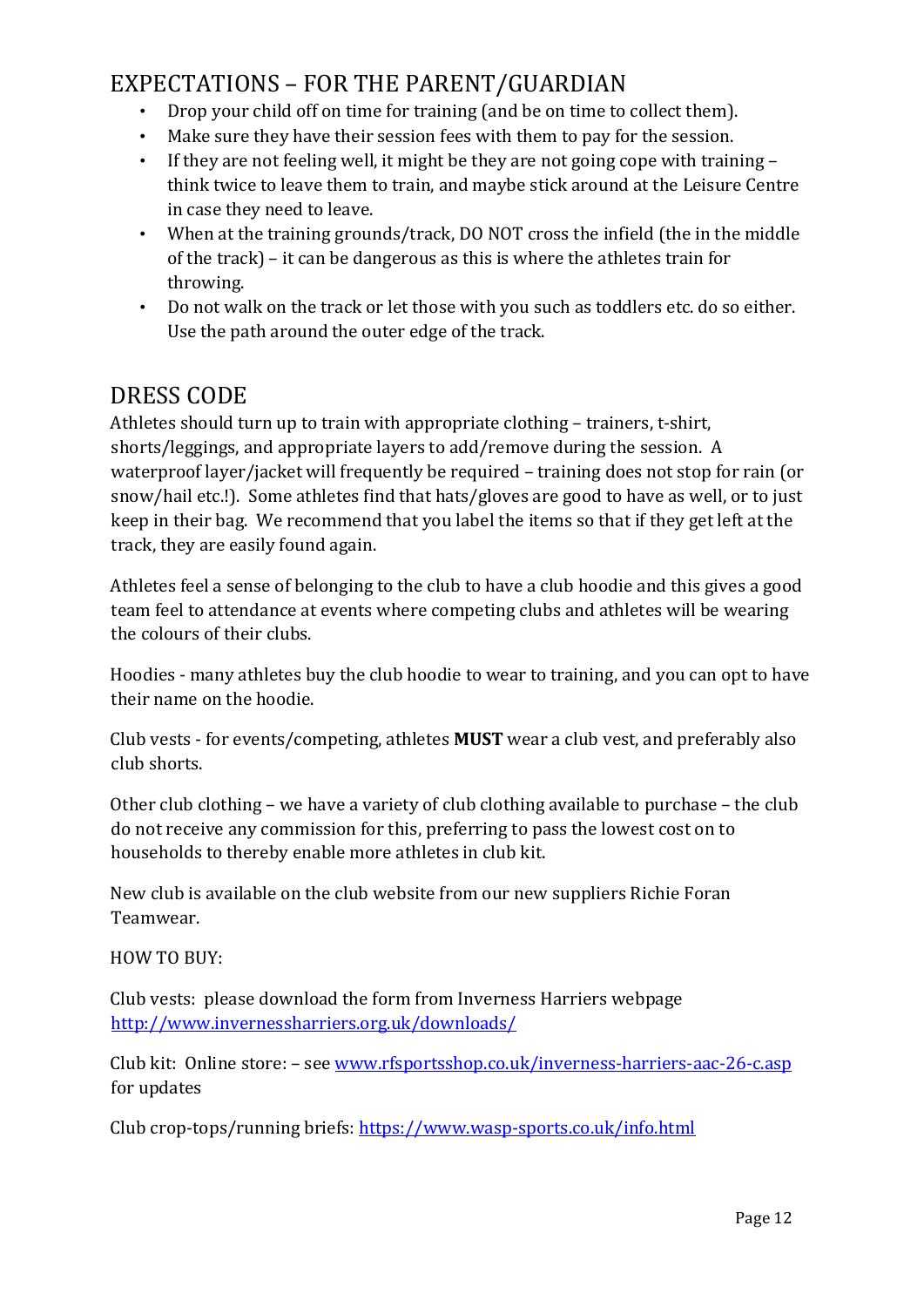## FEES

Membership Fees: These fees are due annually, with a new membership form being submitted each year. The new membership year is from 1st October, with the month of October being the grace period to get membership forms in.

Training Fees: Athletes should pay their session fees using the monthly direct debit – no cash handling is performed by club coaches or representatives.

Scottish Athletics Fees: Athletes should pay their annual affiliation (membership) fees to Scottish Athletics when notified on/soon after the anniversary date. The membership fee is required for any athlete who would like to compete at any Scottish Athletics Championship event (the athlete must pay the membership fee and any other outstanding fees due to Scottish Athletics before they will be able to enter). Events organised by clubs/other groups may also offer a reduced entry fee for Scottish Athletics members.

# VOLUNTEERING

Volunteers are essential for the club to operate – as mentioned previously, the coaches are volunteers, the committee are volunteers, the officials are volunteers. The fees we pay are not payments to the actual coaches – they are to cover the running costs of the club, professional memberships and use of facilities, subsidise transport and suchlike.

If you can give up a little time to help, it would be greatly appreciated – help that we always need is as follows:

- Helpers for registration
- Parent helpers on training nights
- Field helpers at events
- Helpers with catering at events
- Volunteers willing to train as officials or coaches
- General help or skill specific if there is a specific skill you have and think would be of use, let us know.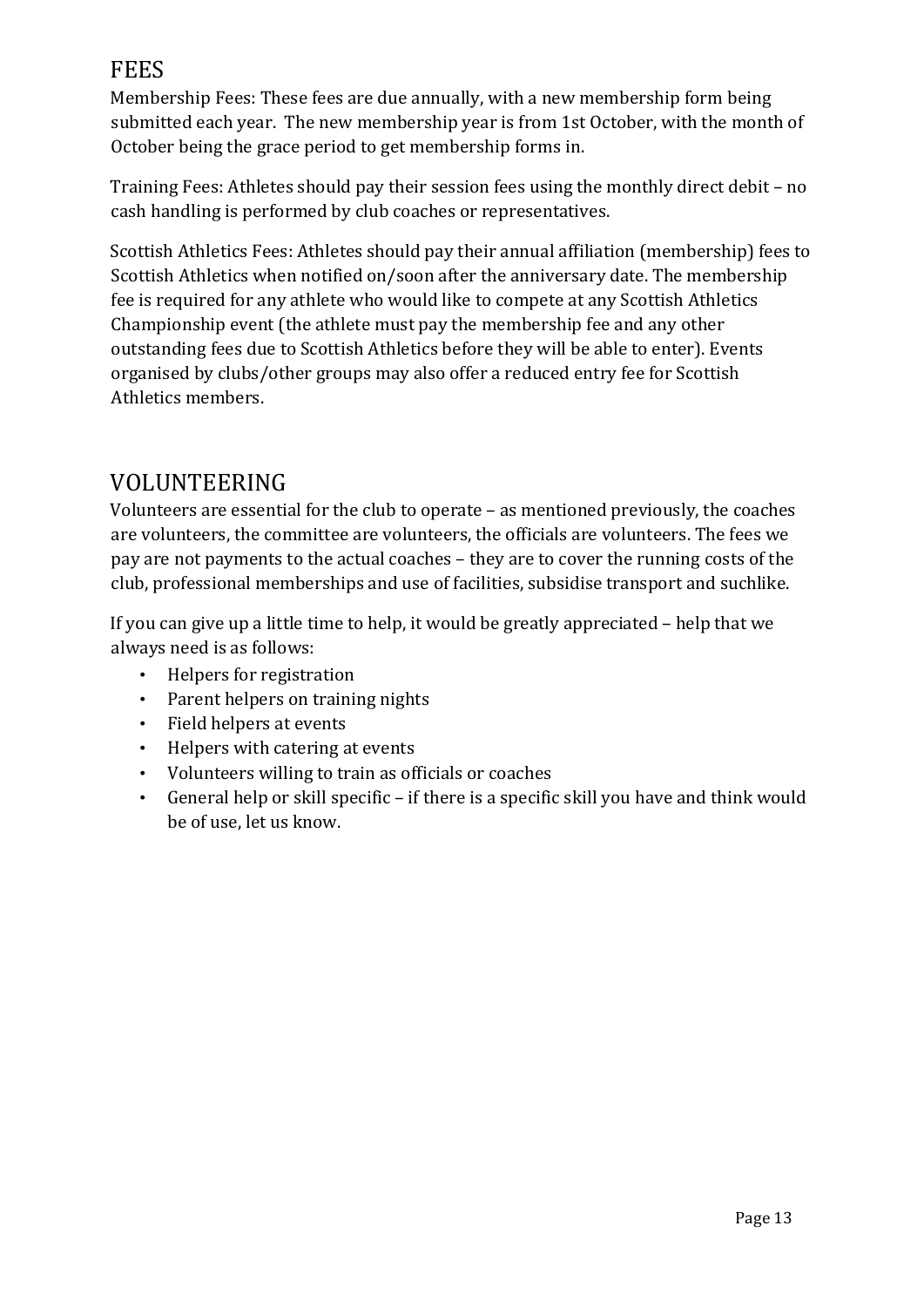## **NUTRITION**

Good nutrition is vital for everyone, especially athletes.

*BREAKFAST* – always start the day with a healthy breakfast. Things like good quality cereals

(porridge, muesli), toast (brown bread!) and fruit juice are a great way to start the day as they are foods with a low GI which means that they release energy slowly into your body. **AVOID** sugary cereals (such as Coco Pops, Cheerios, sugar puffs) and fizzy drinks.

*SNACKS* – it is a good idea to eat one or two small snacks a day, between meals in order to keep your blood sugar levels constant. Good snacks include fruit, nuts, cereal bars, smoothies, toast or yoghurt. **BAD** snacks include crisps, sweets, biscuits, cakes and fizzy/sugary drinks.

*LUNCH* – try to eat a balanced meal at lunchtime, i.e. vegetables, carbohydrates and protein. Never skip lunch.

*EVENING MEAL* – same as for lunch, but don't eat a large meal before training. It is best to eat a small meal one-to-two hours before training starts.

*PRE‐TRAINING* – before training it is important the body has substantial energy to complete a high-quality session. Carbohydrate is very important as it will give you energy. Make sure you drink plenty of water, but don't overdo it.

*COMPETITION DAY* – Breakfast is **essential** and should include plenty of carbohydrate and protein together with lots of fluids (e.g. milk, water, fresh fruit juice).

Snacks to take to the track are also important. Make sure you have a healthy lunch, including sandwiches, fruit, cereal/energy bars and lots to drink (sports drinks are fine before racing, but in moderation). **AVOID** sweets, chocolate and crisps in excess, especially right before your event.

*AWAY DAYS* – however early in the morning the bus leaves, **always** make sure you eat breakfast, have a supply of healthy snacks and drinks for the journey so you are not tempted to fill up on sweets and junk food during the journey down, and throughout the day.

*VERY IMPORTANT* – dinner must be consumed 2 hours prior to a heavy training session if you don't want to see the food again!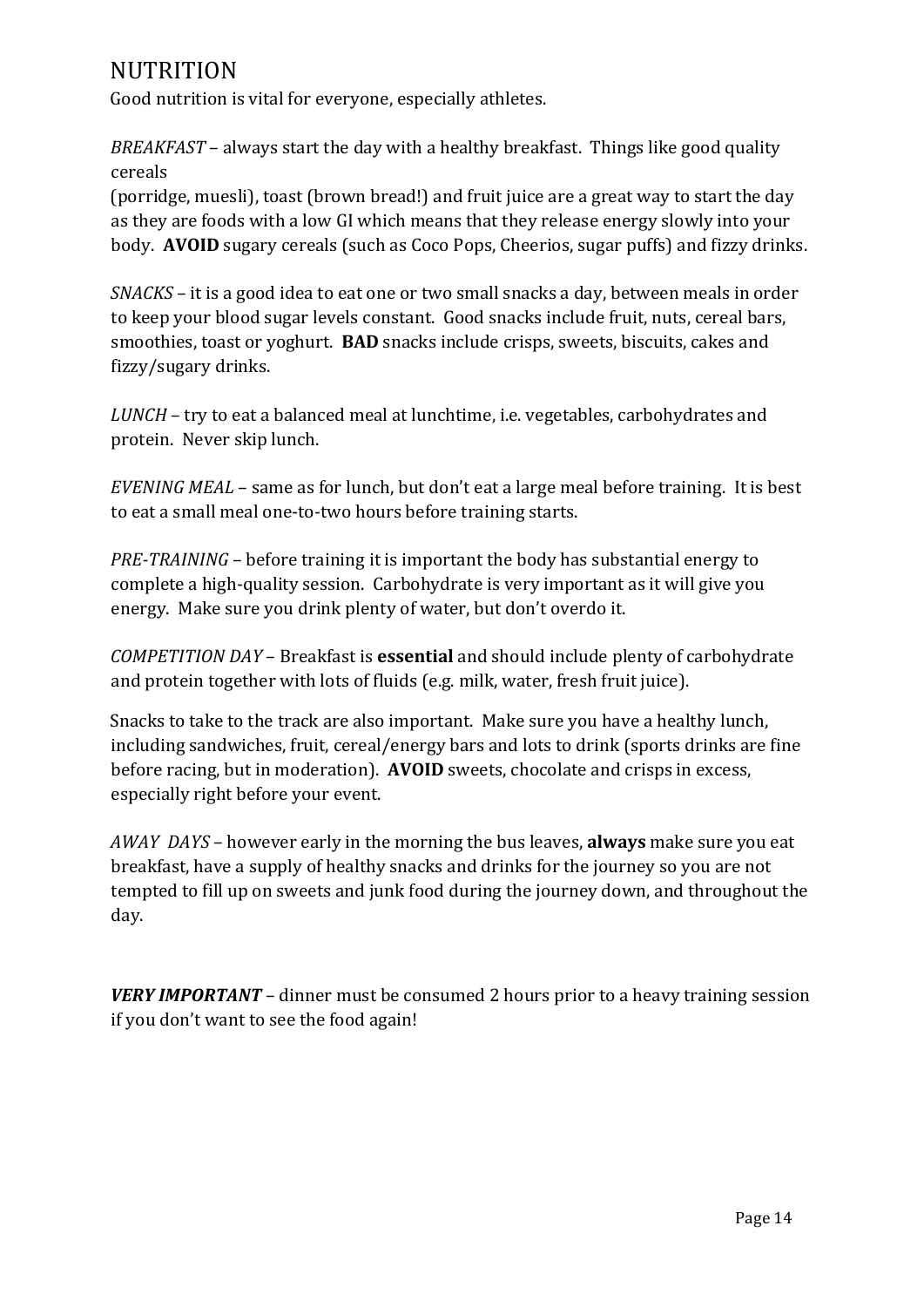## **The Eatwell Plate**



https://www.nhs.uk/Livewell/Goodfood/Pages/the-eatwell-guide.aspx

#### **Reasons to stay hydrated:**

- Moistens tissues in the eyes, nose and mouth
- Assists the body in the regulation of temperature
- Provides lubrication to joints
- Protects organs and tissues
- Helps prevent & relieve constipation
- Helps dissolve minerals and nutrients for use in the body
- Supports kidney and liver health by flushing away toxins
- Carries oxygen and nutrients to cells

**Top Tip** – for a homemade sports drink: half fill your bottle with water, top up with fruit juice of your choice and add a pinch of salt. This makes a great sport drink at half the cost of branded products.

*REMEMBER TO CHECK WITH YOUR PARENTS BEFORE TRYING THIS!*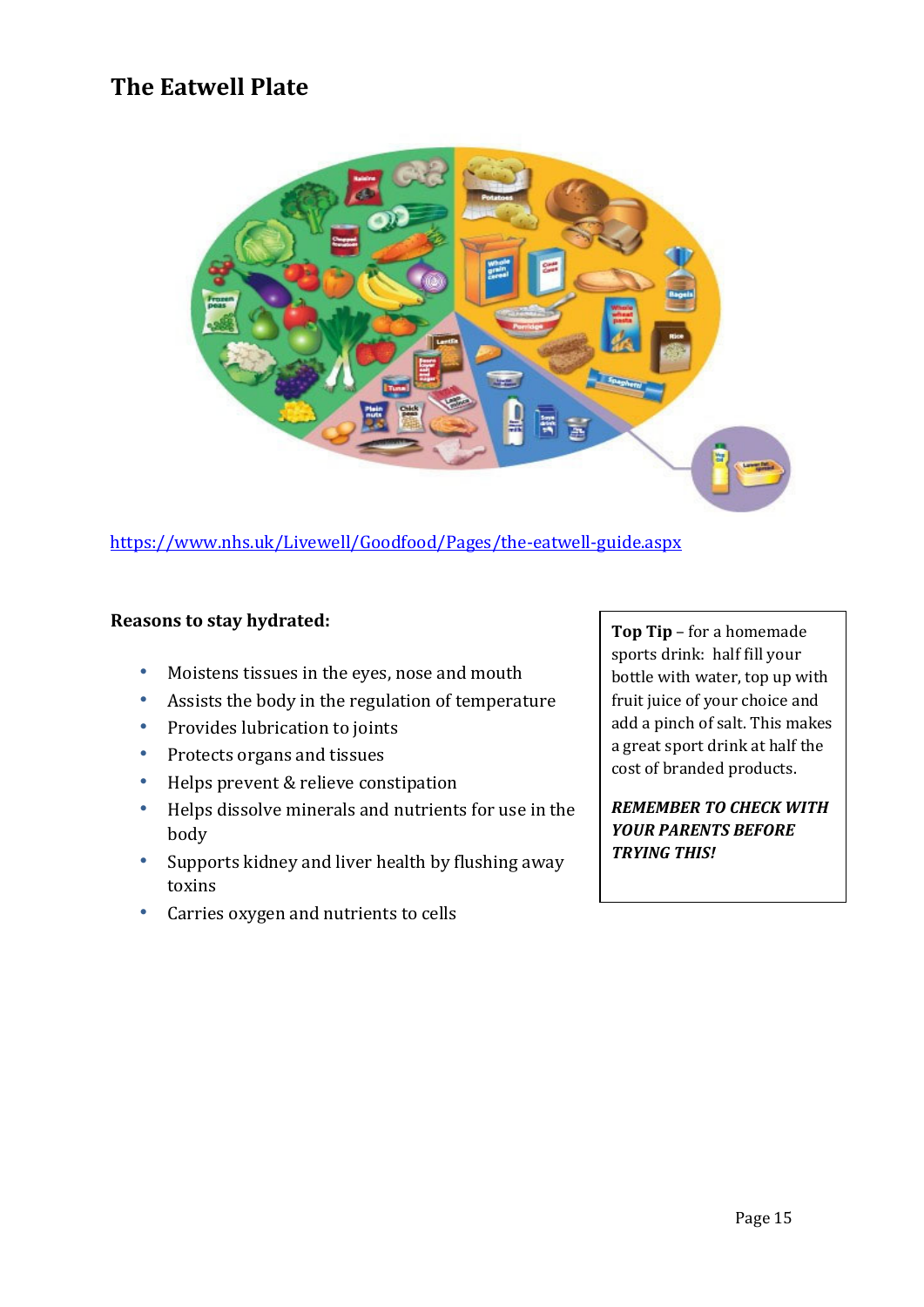# FUNDING

Inverness Harriers Amateur Athletic Club (IHAAC) is committed to supporting the athletic development of all its members in an inclusive manner which embraces the broad spectrum of our membership, covering those whose goals relate to the social and fitness aspects of membership, through to those who aspire to competitive success at a national and international level.

In promoting that commitment, it is important that the club's finances are used to support that broad membership, whilst recognising the increased financial commitments that come with competitive success.

#### **Funding available to athletes at present from Inverness Harriers is as follows:**

- Any athlete picked to represent UK Athletics, Scottish Athletics and Scottish Schools Athletic Association may be reimbursed for reasonable travel accommodation costs to the competition venue/pickup point.
- Any athlete invited (or qualifying standard has been met) by England Athletics or UK Athletics to higher level competition opportunities out with Scotland.
- Refer to the Funding Policy within the next section for full details.

## CLUB CONSTITUTION & POLICIES

We have various policies regarding the governance of the club:

| Document(s)                                                                                                                                                                                                                            | <b>Link to Document(s)</b>                                                                                           |
|----------------------------------------------------------------------------------------------------------------------------------------------------------------------------------------------------------------------------------------|----------------------------------------------------------------------------------------------------------------------|
| Club Constitution                                                                                                                                                                                                                      | http://www.invernessharriers.org.uk/wp-<br>content/uploads/2021/10/IHAAC-Constitution-<br>adopted-AGM-01.10.2021.pdf |
| <b>Equality Policy</b>                                                                                                                                                                                                                 | http://www.invernessharriers.org.uk/wp-<br>content/uploads/2021/07/Equality-Policy.pdf                               |
| Welfare - Policies and Procedures:<br>Safeguarding Regulations & Policy<br><b>Codes of Conduct</b><br>$\bullet$<br>Recruitment, Licensing & Protection<br>$\bullet$<br>of Vulnerable Groups (PVG)<br>Safeguarding Toolkit<br>$\bullet$ | http://www.invernessharriers.org.uk/code-of-<br>conduct-policies/                                                    |
| <b>Conflict of Interest Policy</b>                                                                                                                                                                                                     | http://www.invernessharriers.org.uk/wp-<br>content/uploads/2021/07/Conflict-of-Interest-<br>Policy.pdf               |
| <b>Funding Policy</b>                                                                                                                                                                                                                  | http://www.invernessharriers.org.uk/funding-policy/                                                                  |
| Disciplinary Policy & Procedure                                                                                                                                                                                                        | http://www.invernessharriers.org.uk/wp-<br>content/uploads/2021/07/Disciplinary-Policy-<br>and-Procedures.pdf        |
| Honorary Life Membership Policy &<br>Procedure                                                                                                                                                                                         | http://www.invernessharriers.org.uk/honorary-<br>life-membership/                                                    |